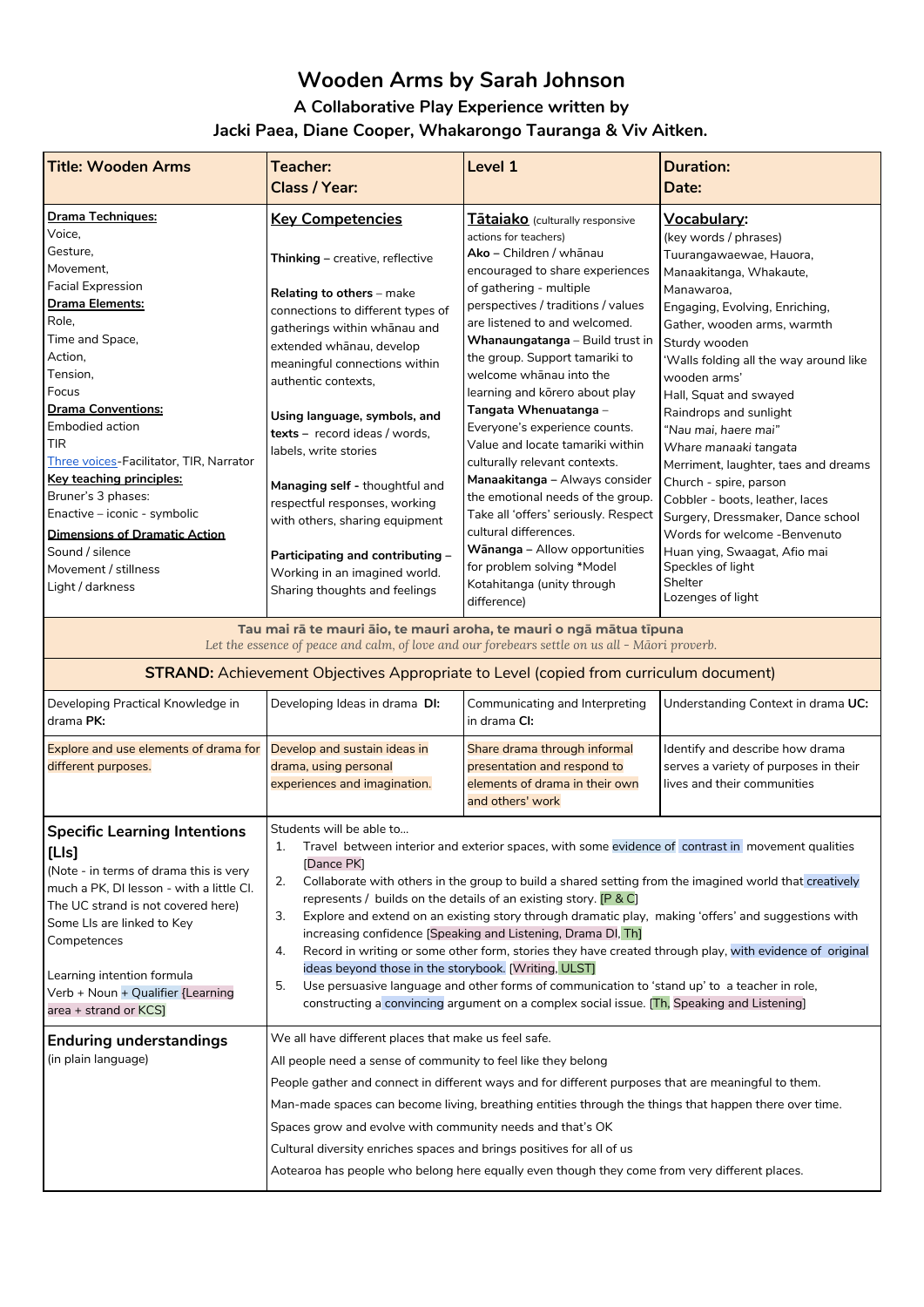| Prior Learning required?            | Materials / Resources Required                                          | <b>Other Curriculum Areas</b>          |
|-------------------------------------|-------------------------------------------------------------------------|----------------------------------------|
| Preferably some ability to work in  |                                                                         | Languages - te reo Maori               |
| small groups - special needs can be | Play provocations for different scenes - church, cobbler, dance studio, | $HPE$ – personal identity / expression |
| accommodated.                       | dressmaker - possibilities for "other shops - pet, bakery, etc"         | Literacy - visual, oral and written    |
|                                     |                                                                         | language                               |
| Some experience building a hut and  | Pens, paper, whiteboard to record ideas                                 | Visual Art and music - creative        |
| some understanding of a forest      |                                                                         | conventions - dance, song, music       |
| environment.                        |                                                                         | making                                 |
|                                     |                                                                         |                                        |
|                                     |                                                                         |                                        |

| Before teaching, consider: What are the kids doing? How are they going to do it? What will you, as the teacher say?                                                                                                                                               |                                                                                                            |  |  |
|-------------------------------------------------------------------------------------------------------------------------------------------------------------------------------------------------------------------------------------------------------------------|------------------------------------------------------------------------------------------------------------|--|--|
| Time / Learning Intention: Episode 1                                                                                                                                                                                                                              |                                                                                                            |  |  |
| Teaching 'script' / key questions                                                                                                                                                                                                                                 | <b>Notes / Tips / Suggestions</b>                                                                          |  |  |
| One way to start                                                                                                                                                                                                                                                  | Italicised text indicates<br>teacher voice / talking                                                       |  |  |
| Build prior experience<br>Children build huts / cubbies / whare using loose parts / materials from the classroom (just leaving<br>these provocations around is usually enough!)                                                                                   |                                                                                                            |  |  |
| Teacher encourages them to explore different ways to move from interior space to the classroom<br>space - uses rich language to describe what she is seeing them doing [LI1]                                                                                      |                                                                                                            |  |  |
| Whole group discussion on what it felt like to be home, in our safe places during lockdown (or<br>discuss places where we feel safe) - how we explored inside / outside space there, and what it is<br>like to be returning to school now                         |                                                                                                            |  |  |
| In this book we're going to meet someone else who builds a special place for themselves                                                                                                                                                                           |                                                                                                            |  |  |
| Read first three pages                                                                                                                                                                                                                                            |                                                                                                            |  |  |
|                                                                                                                                                                                                                                                                   |                                                                                                            |  |  |
| <b>Teacher voice:</b>                                                                                                                                                                                                                                             |                                                                                                            |  |  |
| What do you notice about the pictures?<br>Whisper to the person beside you                                                                                                                                                                                        |                                                                                                            |  |  |
| All offers are accepted without judgement by the teacher who makes encouraging noises - hmm,<br>oh did anyone else see that?                                                                                                                                      |                                                                                                            |  |  |
| Invite children into the imagined world by placing the book open at the page with the picture of the<br>whare being built "Hmmmm, so the man and woman built a whare. I wonder how they did it?<br>They'd have needed a firm, strong piece of ground - what else? | We now move from<br>individual creation (outside<br>the imagined world) to<br>shared creation (in response |  |  |
| Encourage the building of a shared space representing the whare in the book. [LI2]                                                                                                                                                                                | to the imagined world).                                                                                    |  |  |
| Other play provocations:                                                                                                                                                                                                                                          |                                                                                                            |  |  |
| Explore through movement some different pathways and ways to travel in and out of the shared<br>whare  Do you spiral out? Do you tiptoe? Do you crawl? [LI1]                                                                                                      |                                                                                                            |  |  |
| Soundscape of the rain - (sing-song of mothers rocking babies to sleep)                                                                                                                                                                                           |                                                                                                            |  |  |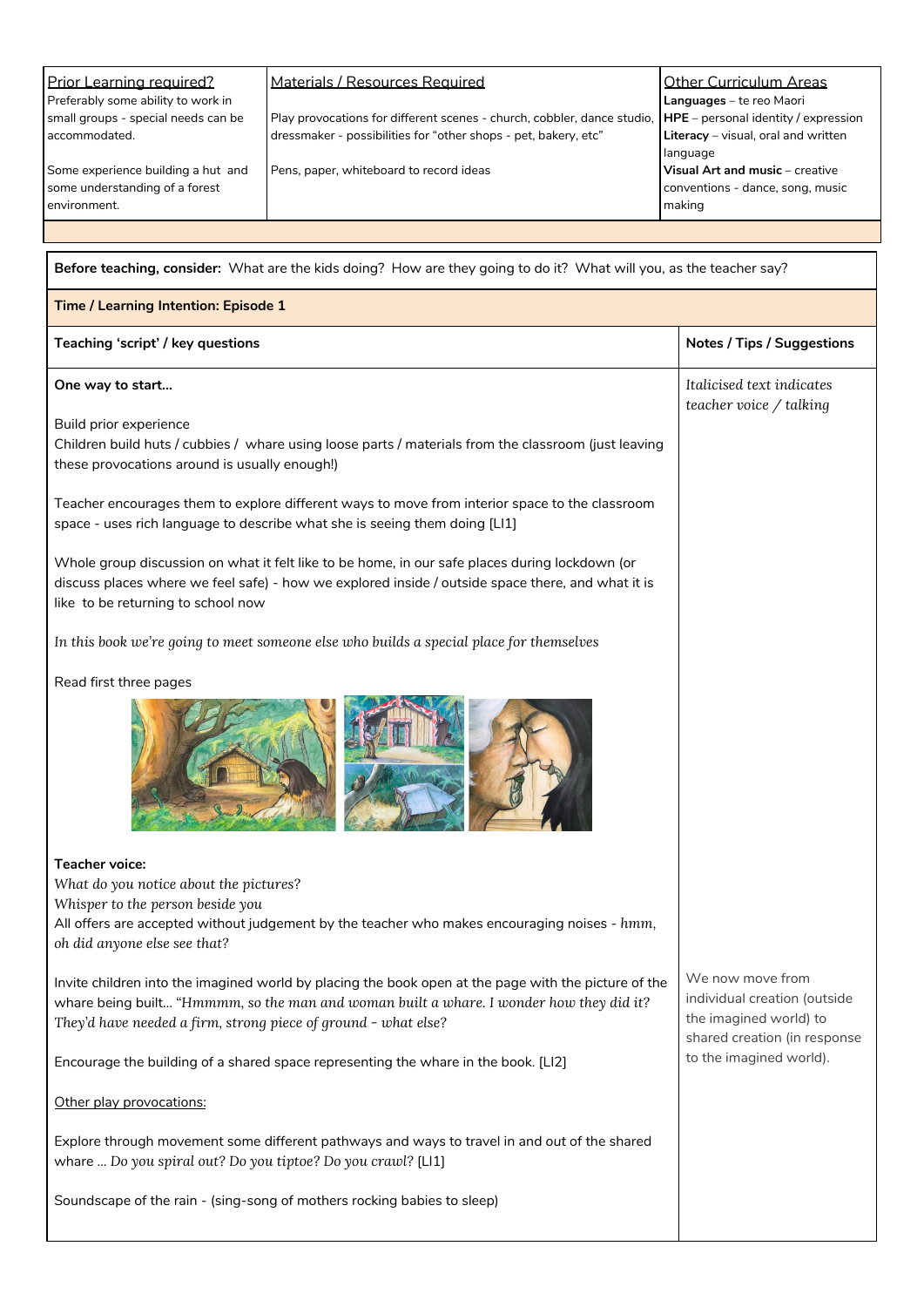| Free play of merriment / meals etc. (Remessaging - make explicit links to KNS values - celebrating,<br>connecting "You know what - I think this hall is like our school. It puts its arms around us) |  |
|------------------------------------------------------------------------------------------------------------------------------------------------------------------------------------------------------|--|
| <b>Reflections:</b>                                                                                                                                                                                  |  |

| Time / Learning Intention: Episode 2                                                                                                                                                                                                                                                                                                                                                                        |                                                                                                                                                                                                    |  |  |
|-------------------------------------------------------------------------------------------------------------------------------------------------------------------------------------------------------------------------------------------------------------------------------------------------------------------------------------------------------------------------------------------------------------|----------------------------------------------------------------------------------------------------------------------------------------------------------------------------------------------------|--|--|
| Teaching 'script' / key questions                                                                                                                                                                                                                                                                                                                                                                           | <b>Notes / Tips / Suggestions</b>                                                                                                                                                                  |  |  |
| <b>Facilitator voice</b><br>The last time we went into the imagined world together, we built this beautiful warm welcoming<br>hall, just like the one in the book. Its wooden arms fold around everyone inside a bit like our school<br>and how people here help us feel cared for and warm inside (Link this to KNS values and<br>turangawaewae) Let's step back into our story and see what happens next. | Read on, stopping after each<br>phase of the whare's life<br>(town hall, cobblers shop,<br>church, dance studio,<br>community hall next to<br>mosque) and allowing<br>children to 'play out' their |  |  |
| Read Page 5                                                                                                                                                                                                                                                                                                                                                                                                 | understandings and create                                                                                                                                                                          |  |  |
| As teacher reads, focus attention on the language of the story:<br>Church - spire, parson, stained glass window<br>So, the little hall became a church? How do we need to change the<br>whare we built here in the classroom?<br>Invite children to add details, artefacts, materials. [LI2]<br>There is also an opportunity to make stained glass window bikkies                                           | new stories in each phase.<br>Teachers would need to<br>ensure there were suitable<br>loose parts provided to                                                                                      |  |  |
| some to hang in the space and others to eat.                                                                                                                                                                                                                                                                                                                                                                | support the childrens' play.                                                                                                                                                                       |  |  |
| I wonder what sorts of things happened at the little hall during this time? Let's pretend we are the<br>people in the story and find out? How should we start? What would be happening? Who can tell<br>me what happens in a church?                                                                                                                                                                        | NB Be alert to your<br>children's religious and                                                                                                                                                    |  |  |
| Draw out children's experiences of attending church. Allow children to 'direct' the action within the<br>created space. [LI3]                                                                                                                                                                                                                                                                               | cultural beliefs here. Prepare<br>to broaden the play and<br>include things taking place in                                                                                                        |  |  |
| After playing for a bit, children regather to "write" the stories of what happened during their play.<br>They could either write these themselves or dictate to the teacher. Or digital storytelling could be<br>used. [LI4]                                                                                                                                                                                | the town around the church<br>on a Sunday morning.                                                                                                                                                 |  |  |
| <b>Reflections:</b>                                                                                                                                                                                                                                                                                                                                                                                         |                                                                                                                                                                                                    |  |  |

| Time / Learning Intention: Episodes 3 - 5 |                                                             |                            |
|-------------------------------------------|-------------------------------------------------------------|----------------------------|
|                                           | Teaching 'script' / key questions                           | Notes / Tips / Suggestions |
|                                           | These three episodes will all follow the same rhythm:       |                            |
|                                           | Reading a new section of the book,                          |                            |
|                                           | Making a change to the whare setting [LI2]                  |                            |
| З.                                        | Playing within the imagined world in that new setting [LI3] |                            |
| 4.                                        | Write up the story of what happened in the play.            |                            |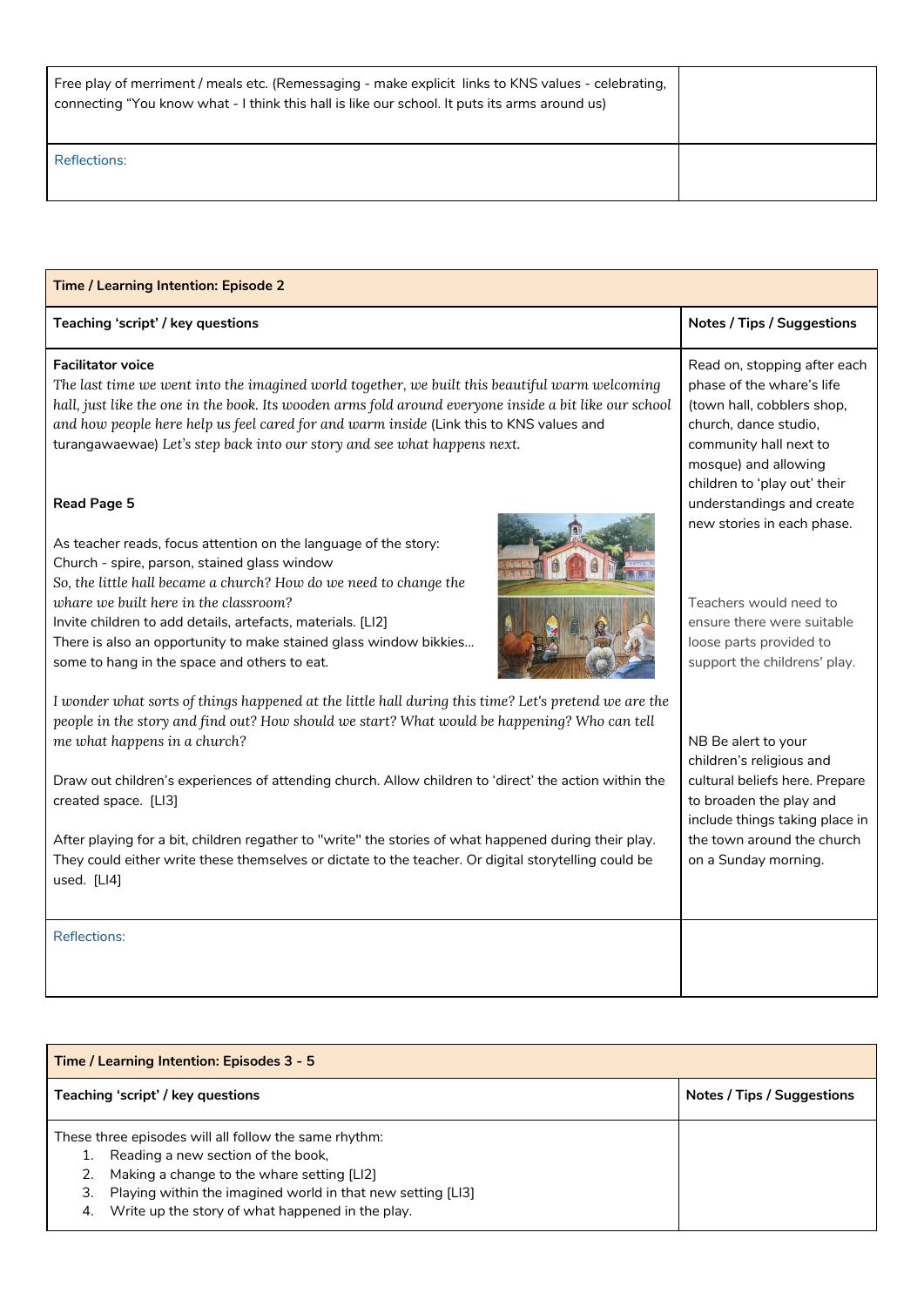### **For example for pages 8-9**

1. Read pages 8 & 9



- 2. Clarify with children the meaning of terminology. Create artefacts for the space (e.g. something to 'stand in' for shoes, drawings of shoes and boots, outlines of feet used as 'lasts' to model shoes on, laces, signs, play money, [LI2]
- 3. Segue into play. *I wonder what sorts of things happened once the hall became a cobbler's shop? Let's play and find out!?* [LI3]
- 4. Write up the story of the play.

#### **Repeat this cycle for each new phase of the hall's life: Some possibilities to include in the space / new terminology**

Doctor's surgery: stethoscope, white coat, desk, skeleton, syringe Dressmaker - saree, mannequin, material, bolts of fabric, pins, threads

Dance school - Teacher is wearing a traditional Samoan dress called a puletasi, frangipani flower, siva - graceful dance 2 of the girls are doing, ballet slippers, leotard, tights, barre, tutu,

The book is clear on the specifics of the hall's use and this should be the starting point for the play. However, teachers can still encourage creativity by inviting children to broaden their play from

that starting point e.g. with the dance school example, teacher can ask *What other kinds of dance might be taught at this school?*

## **Other Possible activities -** When it's the doctors surgery - learn about the body, make a skeleton, bandage, make a doctor's kit, sing songs (e.g. dem bones / head shoulders knees and toes) When it's the dance studio we might teach an actual dance - or ask one of the children who takes dance lessons to show us some steps. When it's the dressmaker shop - hessian squares - sewing - dressing dolls, research wedding sarees (colours, decoration) **Things to notice / wonder about as you read ...** Words for welcome -Benvenuto, Huan ying, Swaagat, Afio mai Help children notice the themes of light and the sounds of the rain, changes over time... Opportunity within the play to include welcome words from the book as well as words available in different languages to suit class composition. How do children welcome each other in their homes? Kia ora, Hi, come in.

Reflections:

### **Time / Learning Intention: Episode 6**

**Teaching 'script' / key questions Notes / Tips / Suggestions**





A last is a mechanical form shaped like a human foot. It is used by shoemakers and cordwainers in the manufacture and repair of shoes. Lasts typically come in pairs and have been made from various materials, including hardwoods, cast iron, and high-density plastics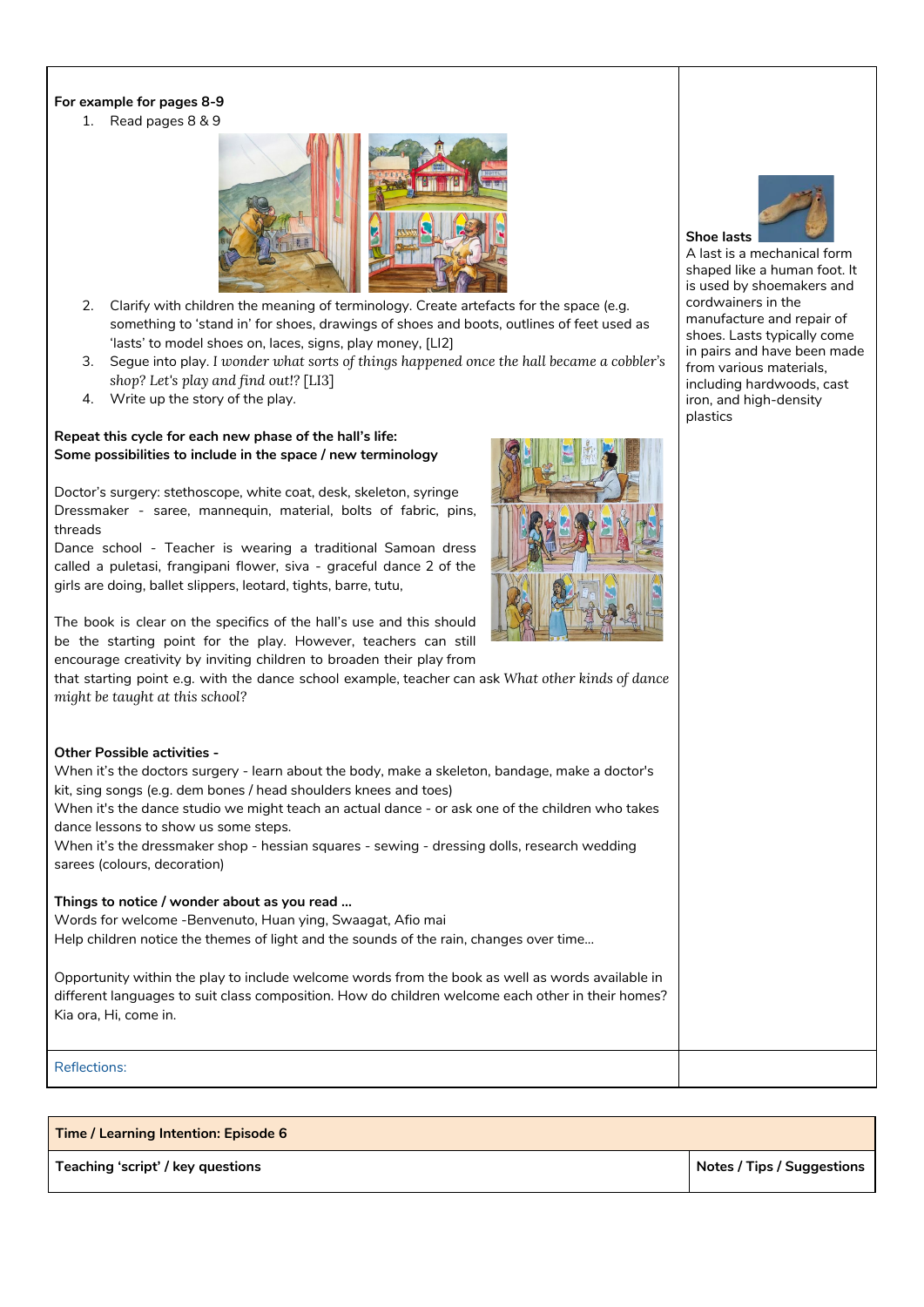| In our story, we have heard how the little hall was used by lots of different people with lots of<br>different jobs. We've heard about the cobbler, the doctor, the dressmaker and the dance teacher. I<br>bet there were other things the hall was used for over time. I wonder who else had their shop or<br>their business in this space. Let's hear your ideas |  |
|--------------------------------------------------------------------------------------------------------------------------------------------------------------------------------------------------------------------------------------------------------------------------------------------------------------------------------------------------------------------|--|
| (write ideas on the board) Other possibilities the children might suggest could include e.g. cake<br>shop, pet shop, barber shop / beauty salon, book shop, cafe, corner dairy, garden shop, op shop,<br>flower shop, dentist, fruit and yeg shop,                                                                                                                 |  |
| If you were in the story as one of these people I wonder who you might be?<br>What tools might you need to do your job? I wonder what sorts of people might come to visit you<br>and what might they say?                                                                                                                                                          |  |
| Allow children to set up spaces and free play these ideas. [LI3]                                                                                                                                                                                                                                                                                                   |  |
| <b>Reflections:</b>                                                                                                                                                                                                                                                                                                                                                |  |

### **Time / Learning Intention: Episode 7 Teaching 'script' / key questions Notes / Tips / Suggestions Facilitator voice:** So the little hall in our story has been through lots of changes. The dear little hall that was a bit swayed and squat yet so warm and welcoming, with its walls folding all the way around like wooden arms. It had grown and changed over time, much like our school and us. AND just like us and our school even though we have changed we can still see who we were to begin with. As we rejoin our story, our hall is about to change again, let's see what happens next. Read pages 11 - 13 up to 'when it started to rain" Close the book… Oh dear - the poor hall is rather neglected. What do we need to change in our whare to match the story at this point? [LI2] I'm so glad that little boy can see what's special about the hall, even though it is looking tired and sad. **Process drama - lead in with narrator voice** "And so the little boy decided to be really brave and go and find the person who was in charge of the hall. He wanted to ask them about the hall. Whether it could be fixed up and used again. If only *there was some way to save the hall... He wanted the Wooden Arms of the little hall to wrap themselves around his community for a long time to come.."* **Transition into teacher in role** In a moment, I will take on the role of the person in charge of the hall. You'll know I'm in that role when I'm wearing this (scarf / hat). And you can all be the little boy. Listen in to what the boss of the hall is saying and then you can talk to them. Remember, you really want that hall to be saved *for your community.* Go into role - put on hat. Talk to the children as if they were the boy. "Hello I'm the person in charge Setting the compact for the drama (agreement for how things work / the "rules" for the interaction between TIR and students)

*of the hall - I believe you wanted to speak to me about it. What do you want?* See how children respond. If necessary add tension with comments such as What makes this hall so special anyway? I don't it has any special history, or stories - or does it?" "*I think the plan is to knock it down…."* to encourage children to speak truth to power and advocate for the hall. [LI5]

Mid way through the conversation (don't resolve the tension) teacher steps out of role -*Who was that? What did they want?*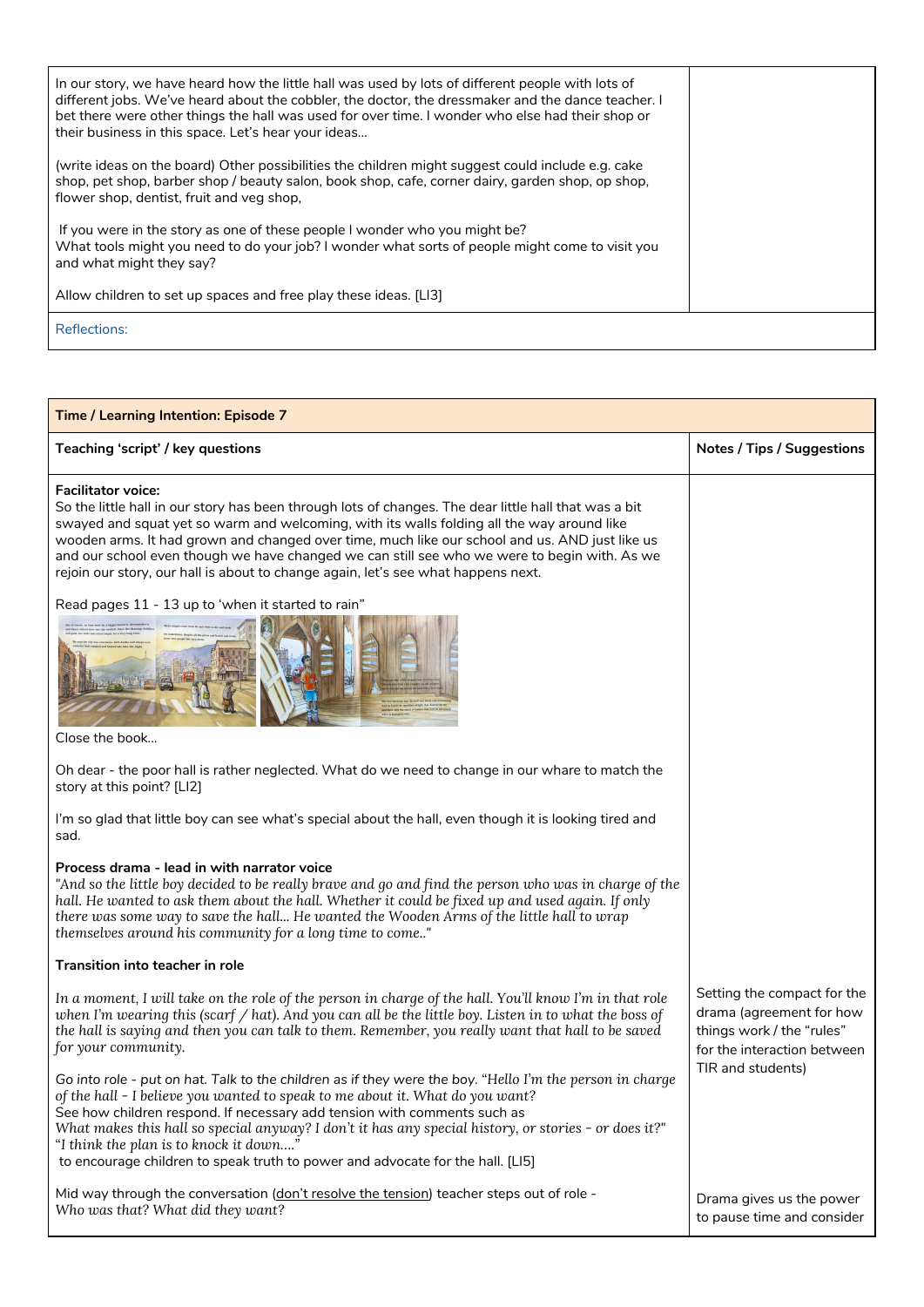| Refer back to the stories children created and ensure they understand the tension.<br>Gather children's voices and ideas to advocate for the hall. Rehearse what the children want to say<br>or show to the hall owner. Children may wish to retell or show the stories of the hall in some way.                                                                                                                                                       | our options - something<br>we could never do in real<br>life!                                                                                                         |
|--------------------------------------------------------------------------------------------------------------------------------------------------------------------------------------------------------------------------------------------------------------------------------------------------------------------------------------------------------------------------------------------------------------------------------------------------------|-----------------------------------------------------------------------------------------------------------------------------------------------------------------------|
| Teacher says "Shall we see if the hall owner is ready to hear our ideas?"                                                                                                                                                                                                                                                                                                                                                                              |                                                                                                                                                                       |
| Make a phone call (use your hand phone, dial numbers on the palm of hand) 'Greeting of choice<br>initiated by children - could be Kia ora, Talofa Lava,etc' (everyone could say the same thing or<br>something different) we want to talk to youplease come to the hall.                                                                                                                                                                               |                                                                                                                                                                       |
| Teacher in role<br>Hall owner returns and says "Thank you for talking with me. I can't wait to hear all the stories of<br>the hall. Do you mind if I write some notes to help me remember? Who is going to start?                                                                                                                                                                                                                                      |                                                                                                                                                                       |
| Listen to children's adviceAccept all offers, perhaps ask clarifying questions [LI5]                                                                                                                                                                                                                                                                                                                                                                   |                                                                                                                                                                       |
| At the end - thank them for their stories and ask if you could get a photo of the group who helped<br>you so much with your thinking.                                                                                                                                                                                                                                                                                                                  |                                                                                                                                                                       |
| Teacher in role says<br>Thank you so much for your thinking / whakaaro. I can see that the hall has a long and beautiful<br>history and that over time it has been many things I can tell by the way you spoke with such<br>warmth that the hall was very special to many different people and that over time you have all<br>been welcomed and sheltered by the hall's wooden arms. You've helped me make up my mind - I'm<br>going to save the hall. | Opportunity to re-message<br>enduring understanding of<br>the unit, which includes<br>Man-made spaces can<br>become living, breathing<br>entities through things that |
| Encourage children to work together to rebuild the shared whare space - What will you do to help<br>make our hall beautiful and new and modern? Example: Rehang doors, paint, repair plumbing. [LI2]                                                                                                                                                                                                                                                   | happen there over time.<br>Spaces grow and evolve<br>with community needs and                                                                                         |
| I wonder who will be the next person to enjoy our hall. We will find out next time.                                                                                                                                                                                                                                                                                                                                                                    | that's ok.                                                                                                                                                            |
| <b>Reflections:</b>                                                                                                                                                                                                                                                                                                                                                                                                                                    |                                                                                                                                                                       |

| <b>Time / Learning Intention: Episode 8</b>                                                                                                                                                                                                                                                                                                                                                                                                                                                                                                                                                                                                                                                                                                                                                                                                                                                                                                                                                                                                                                                                                                                                                                                 |                                                                                                        |  |  |
|-----------------------------------------------------------------------------------------------------------------------------------------------------------------------------------------------------------------------------------------------------------------------------------------------------------------------------------------------------------------------------------------------------------------------------------------------------------------------------------------------------------------------------------------------------------------------------------------------------------------------------------------------------------------------------------------------------------------------------------------------------------------------------------------------------------------------------------------------------------------------------------------------------------------------------------------------------------------------------------------------------------------------------------------------------------------------------------------------------------------------------------------------------------------------------------------------------------------------------|--------------------------------------------------------------------------------------------------------|--|--|
| Teaching 'script' / key questions                                                                                                                                                                                                                                                                                                                                                                                                                                                                                                                                                                                                                                                                                                                                                                                                                                                                                                                                                                                                                                                                                                                                                                                           | <b>Notes / Tips / Suggestions</b>                                                                      |  |  |
| Read book pp14- p.16 "and the hall is not alone"<br>Narrator's voice<br>As the little boy looked around, new dreams began to form in his head. He brought his family and<br>friends, and soon the hall was full of people from far away who needed a place to remember the<br>lands they had left behind.<br>Change to Teacher in role 'voice'<br>Haere Mai, welcome, welcome, everyone to our beautiful, newly decorated hall. It's wonderful to see<br>our hall looking so fresh and bright. And it's great to welcome people here from so many different<br>lands and places. I wonder how we might celebrate the lands and places that we come from? What<br>might we do to celebrate our coming together?<br>If children don't suggest, the teacher could 'seed' the idea with 'do you think we might have a<br>party?<br>Possibilities for party planning in the imagined world (it's real in all the ways that matter). Some<br>aspects could be done in the real world too if manageable.<br>Decorate the room<br>Organise the seats table for kai<br>$\overline{\phantom{a}}$<br>Set up a place for dancing and merriment<br>Make the kai - in the imagined world - slice the bread and put it on a tray, make the | Teacher in role voice is not<br>full role - but a way of<br>speaking from inside the<br>imagined world |  |  |
| spaghetti, cook the rice, assemble the palusami and cook - gather suggestions from                                                                                                                                                                                                                                                                                                                                                                                                                                                                                                                                                                                                                                                                                                                                                                                                                                                                                                                                                                                                                                                                                                                                          |                                                                                                        |  |  |